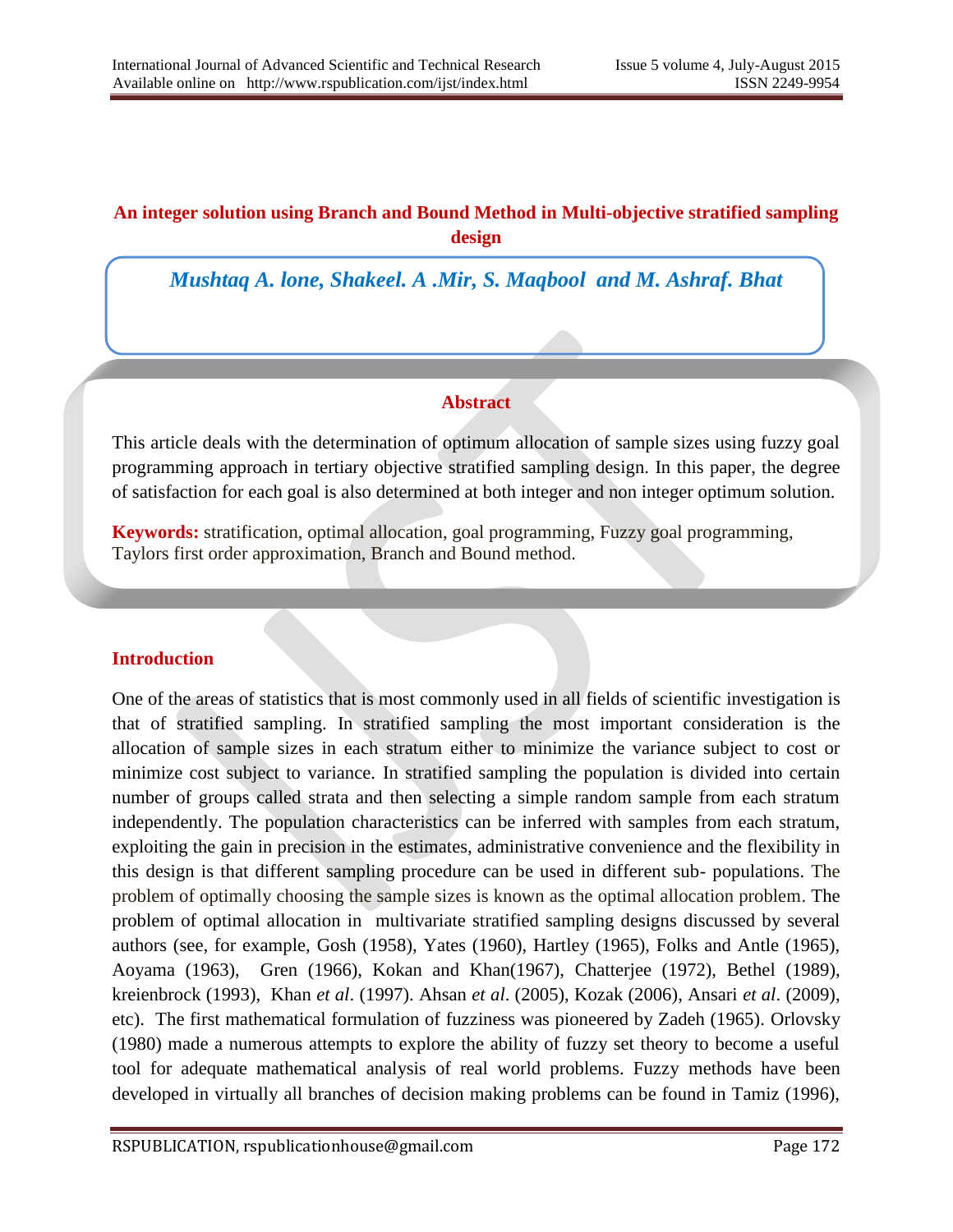Zimmermann (1991) and Ross (1995). Goal programming approach in fuzzy environment has been first introduced by Narashimann(1980).Fuzzy goal programming has been discussed by several authors (see Pal B.B. *et al*(2003), Biwas *et al* (2005), Parra *et al*(2001) etc). In this paper, tertiary objective stratified sampling design is solved using fuzzy goal programming (FGP) approach through LINGO. For practical purpose if the solution is non integer then the FGP is solved using Branch and Bound method instead of rounding the non integer sample sizes to the nearest integral values. However in some situation for small samples the rounded off allocation may become infeasible and non optimal.

## **Problem formulation**

Sometimes it is desirable to divide the population into several sub populations or strata in order to estimate the population parameter. In stratified random sampling, the population of size N

divided into L strata of sizes  $N_1, N_2, \ldots N_L$ . Where  $\Sigma$  $=$  $=$ *L i*  $N_i = N$ 1 . If  $N_1, N_2, \ldots N_L$  are not known

in advance then the strata weights remains unknown. Stratified sampling is useful if the strata weights are known for each stratum. Also, we assume that  $n_i$  samples are drawn independently from each stratum. Let y denote an unbiased estimate of population mean  $(Y)$ , where Y is the characteristic under study. Let  $\bar{y}_i$  is an unbiased estimate of the stratum mean  $\bar{Y}_i$  such that

$$
\overline{y}_i = \frac{1}{n_i} \sum_{h=1}^{n_i} y_{ih}
$$
 for all (i=1,2,3,...L). Then,  $\overline{y}$  given by  $\overline{y} = \frac{1}{N} \sum_{i=1}^{L} N_i \overline{y}_i = \sum_{i=1}^{L} W_i \overline{y}_i$ 

is an unbiased estimate of population mean *Y* . The precision of this estimate is measured by the variance of the sample estimate of the population characteristics.

As an unbiased estimate of population mean 
$$
T
$$
. The precision of this estimate is a variance of the sample estimate of the population characteristics.

\n
$$
V(\bar{y}) = \frac{1}{N} \sum_{i=1}^{L} N_i \bar{y}_i = \frac{1}{N^2} \sum_{i=1}^{L} N_i^2 V(\bar{y}_i) = \sum_{i=1}^{L} W_i^2 S_i^2 x_i = \sum_{i=1}^{L} a_i x_i
$$

Since 1 *<sup>L</sup> ai*  $\sum_{i=1}^{n} N_i$ Σ  $=$ is constant and it is sufficient to minimize  $V(\overline{y})$ 1  $V(\bar{y}) = \sum_{i=1}^{L} a_i$  $\sum_{i=1}^{n}$   $n_i$  $= \sum$  $=$ .

$$
\sum_{i=1}^{n} N_i
$$
\nWhere  $W_i = \frac{N_i}{N}$ ;  $S_i^2 = \frac{1}{N_i - 1} \sum_{h=1}^{N_i} (y_{ih} - \overline{Y}_{ij})^2$ ;  $a_i = W_i^2 S_i^2$  and  $x_i = \frac{1}{n_i} - \frac{1}{N_i}$ .

Also, coefficient of variation is given by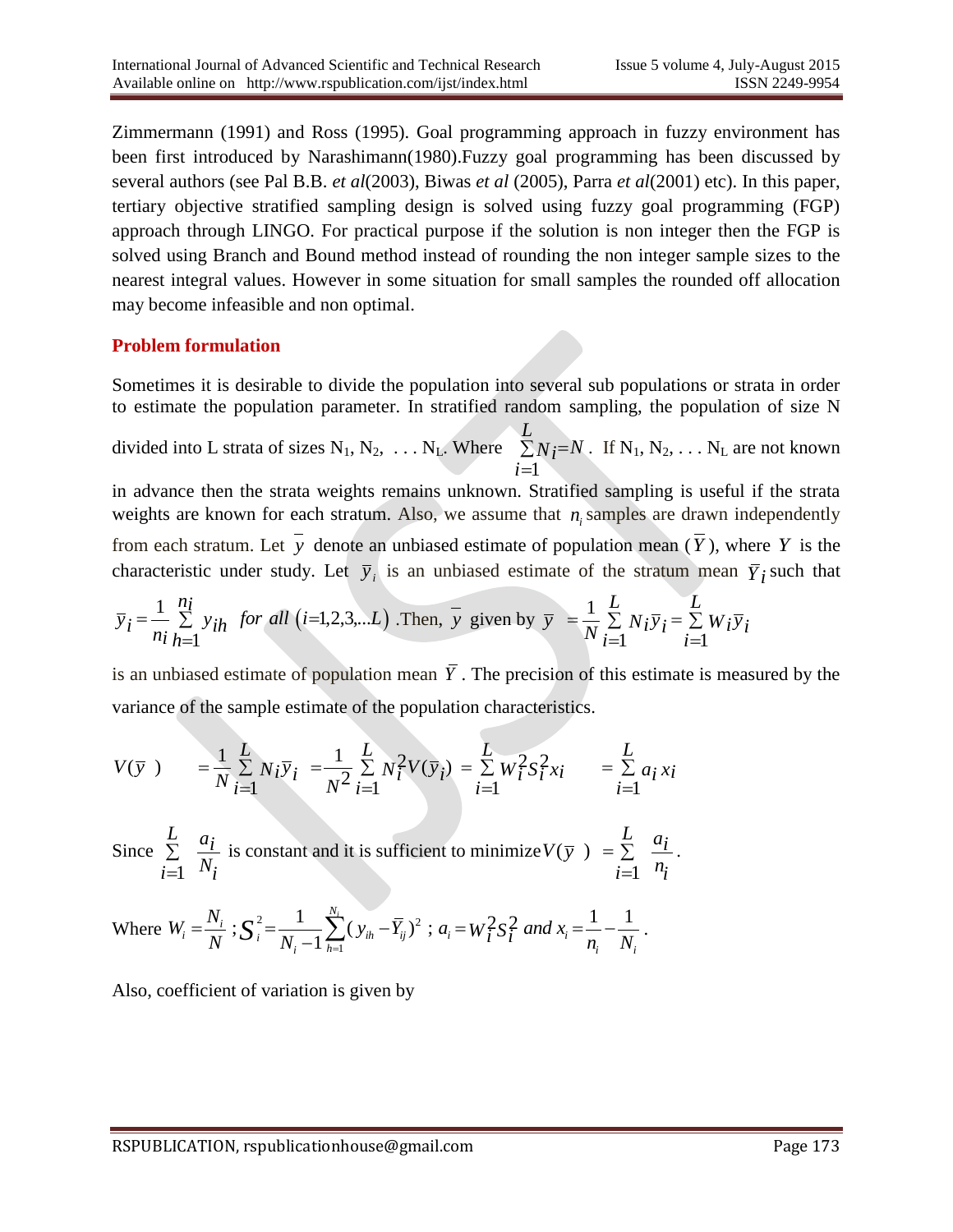e online on <http://www.rspublication.com/ijst/index.html>  
\n
$$
(CV) = (CV(\overline{y})) = \frac{SD(\overline{y})}{\overline{Y}} = \frac{\sqrt{V(\overline{y})}}{\overline{Y}} = \left[\sum_{i=1}^{L} \frac{a_i}{n_i}\right]^{1/2} / \overline{Y}
$$

The problem of optimum allocation involves determining the sample sizes that minimize the total variance subjected to sampling cost. Let  $c_i$  be the cost per sample in the  $i<sup>th</sup>$  stratum. The sampling cost function is of the form 1  $C = c^O$  +  $\sum_{i=1}^{L} c_i n_i$  $=c^{\scriptscriptstyle O}$  +  $\sum^{\scriptscriptstyle L}$  $=$ 

Where,  $c^0$  = Overhead cost and C is the total budget available in the survey. Let  $C - c^0 = C^*$ . The tertiary objective allocation problem is given below

Minimize 
$$
c^{**} = \sum_{i=1}^{L} c_i n_i
$$
  
\nMinimize  $n^* = \sum_{i=1}^{L} n_i$   
\nMinimize  $(CV) = \left[\sum_{i=1}^{L} \frac{a_i}{n_i}\right]^{1/2} / \overline{Y}$   
\nSubject to  
\n
$$
V(\overline{y}) = \sum_{i=1}^{L} \frac{a_i}{n_i} \leq v^*
$$
\n
$$
2 \leq n_i \leq N_i \qquad n_i \text{ integer } i = 1, 2, 3, \dots, L
$$
\n(1.1)

Where  $v^*$  is prefixed variance of the estimate of the population mean. In this tertiary objective problem, the objective is to minimize the cost function, sample sizes and CV subjected to set of constraints variance and non negative restrictions.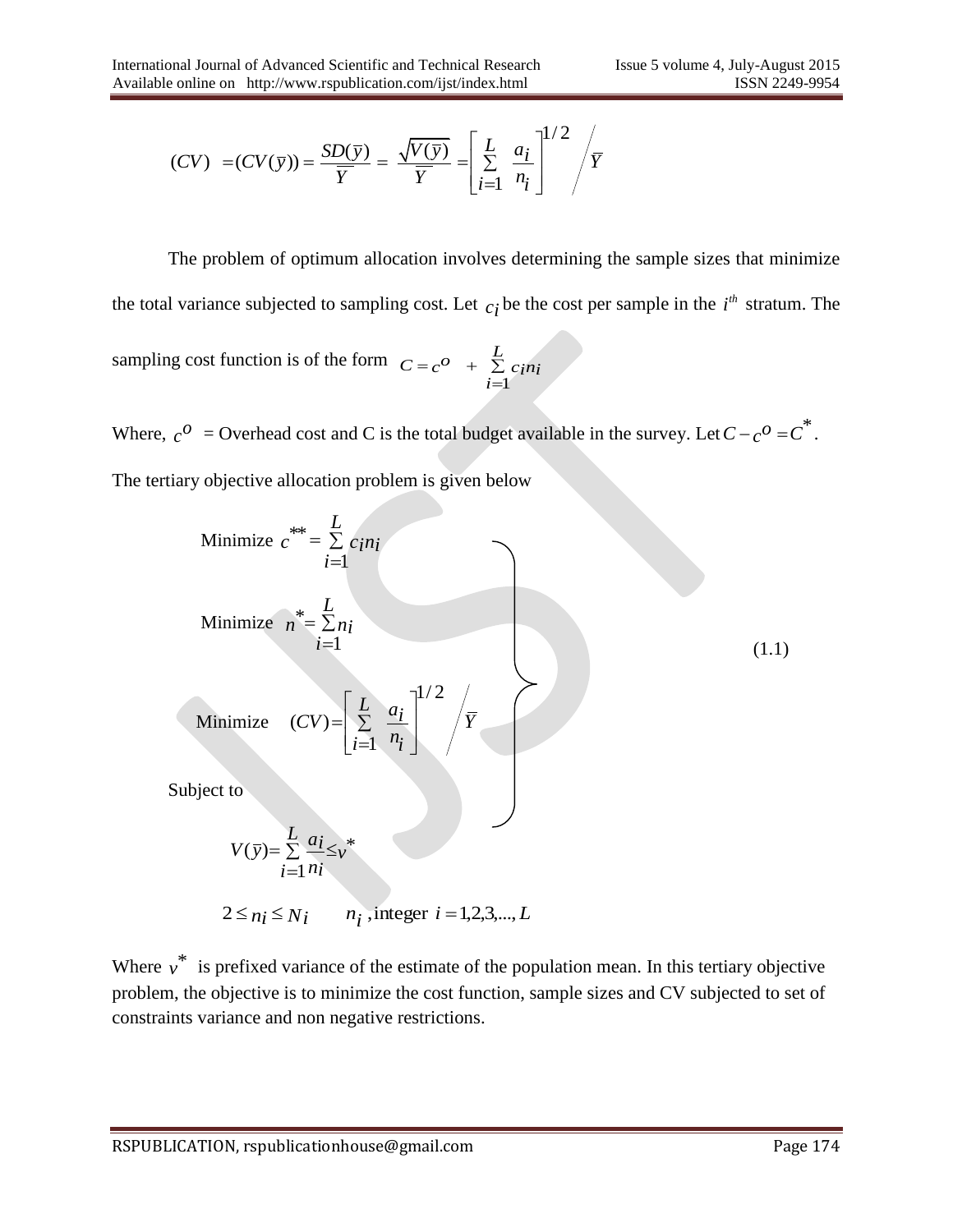## **Fuzzy goal programming**

Fuzzy programming requires no weightings or rankings and generates only a single (efficient) solution. Thus we deal with aspiration intervals rather than single values (such as fuzzy and interval goal programming) have their own attraction. Zimmermann (1983) presented a fuzzy approach to multi-objective linear programming problems. Now, we formulate the fuzzy programming model of problem (1.1) by transforming the objective functions into fuzzy goals by assigning aspiration level to each of them using Zimmermann Max-min approach (1978). The membership function must be described for each fuzzy goal .If  $F_t(n) \leq g_t$  then

$$
\mu_t(n) = \begin{cases}\n1 & \text{if } F_t(n) \le g_t \\
\frac{u_t - F_t(n)}{u_t - g_t} & \text{if } g_t \le F_t(n) \le u_t \\
0 & \text{if } F_t(n) \ge u_t\n\end{cases}
$$
\n(1.2)

If  $F_t(n) \geq g_t$  then

$$
\mu_{t}(n) = \begin{cases}\n1 & \text{if } f_{t}(n) \geq g_{t} \\
\frac{F_{t}(n) - l_{t}}{g_{t} - l_{t}} & \text{if } l_{t} \leq F_{t}(n) \leq g_{t} \\
0 & \text{if } F_{t}(n) \leq l_{t}\n\end{cases}
$$
\n(1.3)

Where  $g_t$  is the aspiration level of the t<sup>th</sup> objective  $F_t(n)$  and  $u_t$  and  $l_t$  (t= 1, 2 . . . m) are the upper tolerance limit and lower tolerance limit, respectively, for the  $t<sup>th</sup>$  fuzzy goal. Here t=3 the we can write problem (1.1) as

Minimize 
$$
[F_1(n) = \sum_{i=1}^{L} c_i n_i, F_2(n) = \sum_{i=1}^{L} n_i, F_3(n) = \left[\sum_{i=1}^{L} \frac{a_i}{n_i}\right]^{1/2} / \overline{Y}
$$
]  
Subject to (1.4)

$$
V(\bar{y}) = \sum_{i=1}^{L} \frac{a_i}{n_i} \le V^*
$$

$$
2 \le n_i \le N_i \qquad n_i \text{, integer } i = 1, 2, 3, \dots, L
$$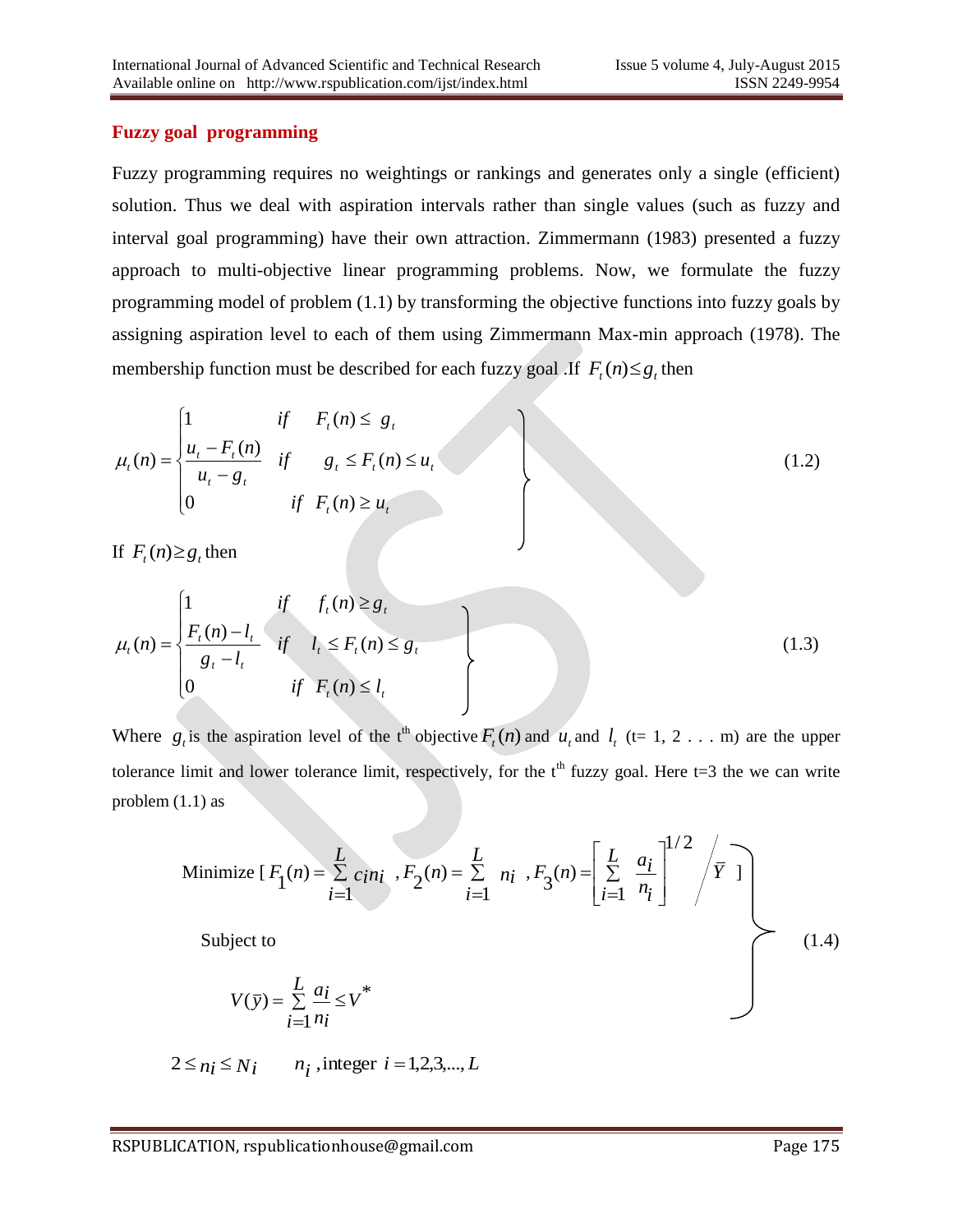Now, we transform non linear membership functions  $\mu_t(n)$  into an equivalent linear membership functions at individual best solution point by using first order Taylor's series as fallows:

$$
\mu_t(n) = \mu_t(n_t^*) + [(n_1 - n_{t1}^*) \frac{d\mu_t(n_t^*)}{dn_1} + (n_2 - n_{t2}^*) \frac{d\mu_t(n_t^*)}{dn_2} + \ldots + (n_L - n_{tL}^*) \frac{d\mu_t(n_t^*) \bullet}{dn_L}]
$$
\n(1.5)

Where  $n_t^*$  is the individual best solution.

Thus the NLGPP (1.4) reduces to the following problem as

Minimize  $\mu_t(n)$ 

Subject to

$$
V(\bar{y}) = \sum_{i=1}^{L} \frac{a_i}{n_i} \le V^*
$$
  
2 \le n<sub>i</sub> \le N<sub>i</sub>  $n_i$ , integer  $i = 1, 2, 3, \dots, L$  (1.6)

The membership function defined in(1.6) has a maximum value one . Thus the aspiration level of defined membership function is unity as given below

 $\mu_t(n) + \delta_t^+ = 1$ , Where  $\delta_t^+$  is the over deviational variable.

Now, Fuzzy goal programming problem (FGP) can be presented as

Minimize  $\delta_i^+$ 

Subjected to

$$
V(\bar{y}) = \sum_{i=1}^{L} \frac{a_i}{n_i} \le V^*
$$
  
\n
$$
\mu_i(n) + \delta_i^+ = 1
$$
  
\n
$$
2 \le n_i \le N_i \qquad n_i \text{, integer } i = 1, 2, 3, \dots, L
$$
  
\n(1.7)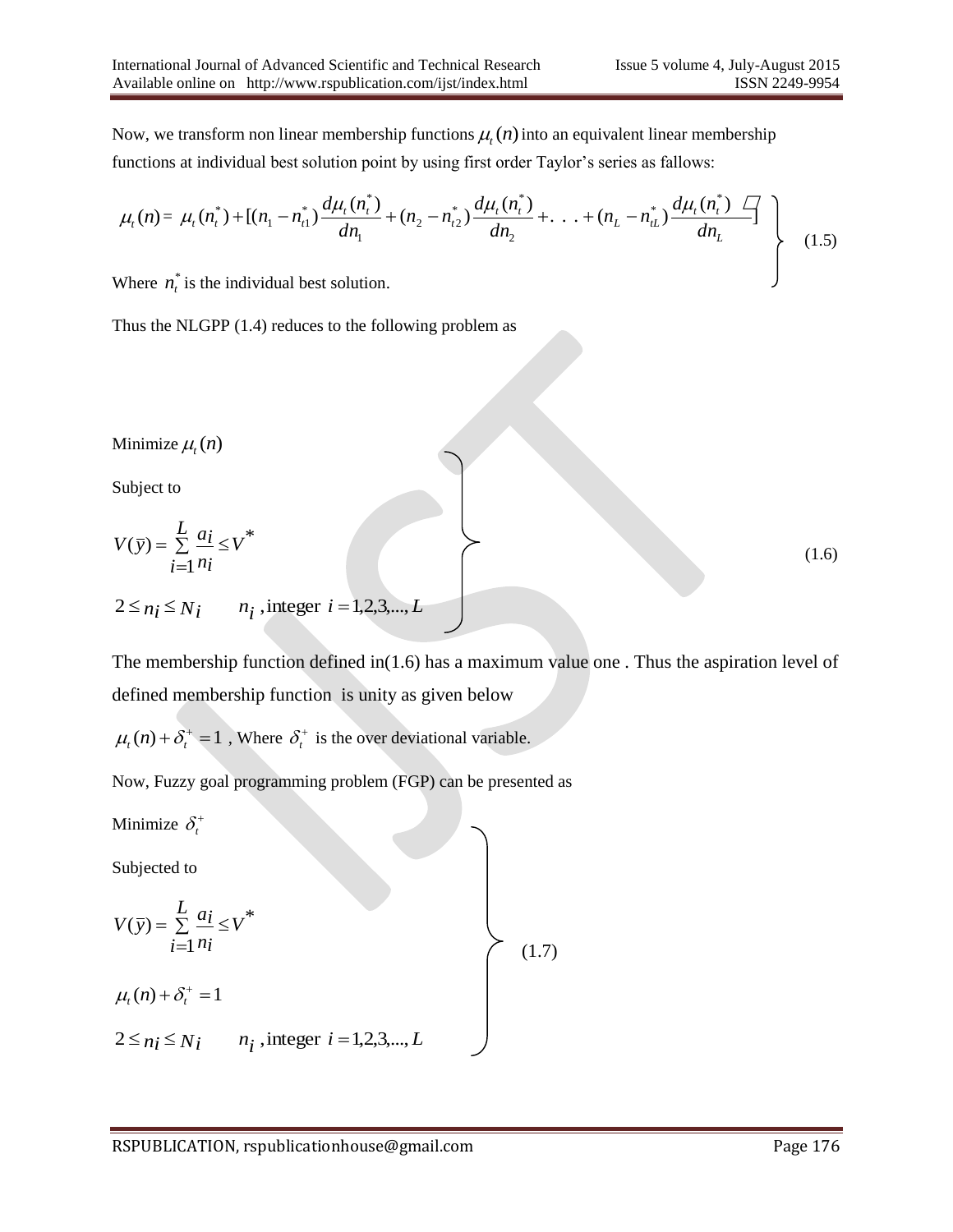#### **Numerical illustration**

The given data has been taken from Arthanari and Dodge (1993).The population contains 64units, the stratum weights and stratum variance of a population which has been divided into three strata with one characteristic under study is given below in the table 1.

|--|--|

|   | $N_{i}$ |        | ມ        | $\overline{\mathbf{v}}^2$ | $a_{i}$ |     |
|---|---------|--------|----------|---------------------------|---------|-----|
|   | 16      | 0.2500 | 540.0625 | 62.9375                   | 33.7539 |     |
| ⌒ | 20      | 0.3125 | 14.6737  | 27.6000                   | 1.4330  | 1.5 |
| 3 | 28      | 0.4375 | 7.2540   | 14.0714                   | 1.3885  |     |

Assume that C (available budget) = 100 units including  $c^{\circ}$  and  $c^{\circ}$  = 30 units (overhead

cost). Therefore the total amount available for the survey is  $C^*$  = 70 units. Also we assume that the cost of measurement  $C_i$  in various strata are  $c_1 = 4$ ,  $c_2 = 1.5$  and  $c_3 = 1$  for the cost function

$$
C = c^O + \sum_{i=1}^{L} c_i n_i
$$

After substituting the values of the parameters given in the table (1) above the NLGPP (1.1) is written as when t=3:

Min 
$$
F_1(n) = 4n_1 + 1.5n_2 + n_3
$$
  
\nMin  $F_2(n) = 4n_1 + 1.5n_2 + n_3$   
\nMin  $F_3(n) = \left[\frac{33.7539}{n_1} + \frac{1.4330}{n_2} + \frac{1.3885}{n_3}\right]^{1/2} / 30.52$   
\nsubject to  
\n
$$
\frac{33.7539}{n_1} + \frac{1.4330}{n_2} + \frac{1.3885}{n_3} \le 2.90
$$
\n
$$
n_1 \qquad n_2 \qquad n_3
$$
\n
$$
2 \le n_1 \le 16, 2 \le n_2 \le 20, 2 \le n_1 \le 2
$$
\n(1.8)

In order to find *n* to satisfy the following fuzzy goals with fuzzy aspiration levels are 70, 23.15 and 0.036 such that  $F_1(n) \le 70, F_2(n) \le 23.15$  *and*  $F_3(n) \le 0.036$ , thus 122, 64, and 0.05 are tolerance limits respectively for the above three goals.

We define the membership functions for the three fuzzy goals as: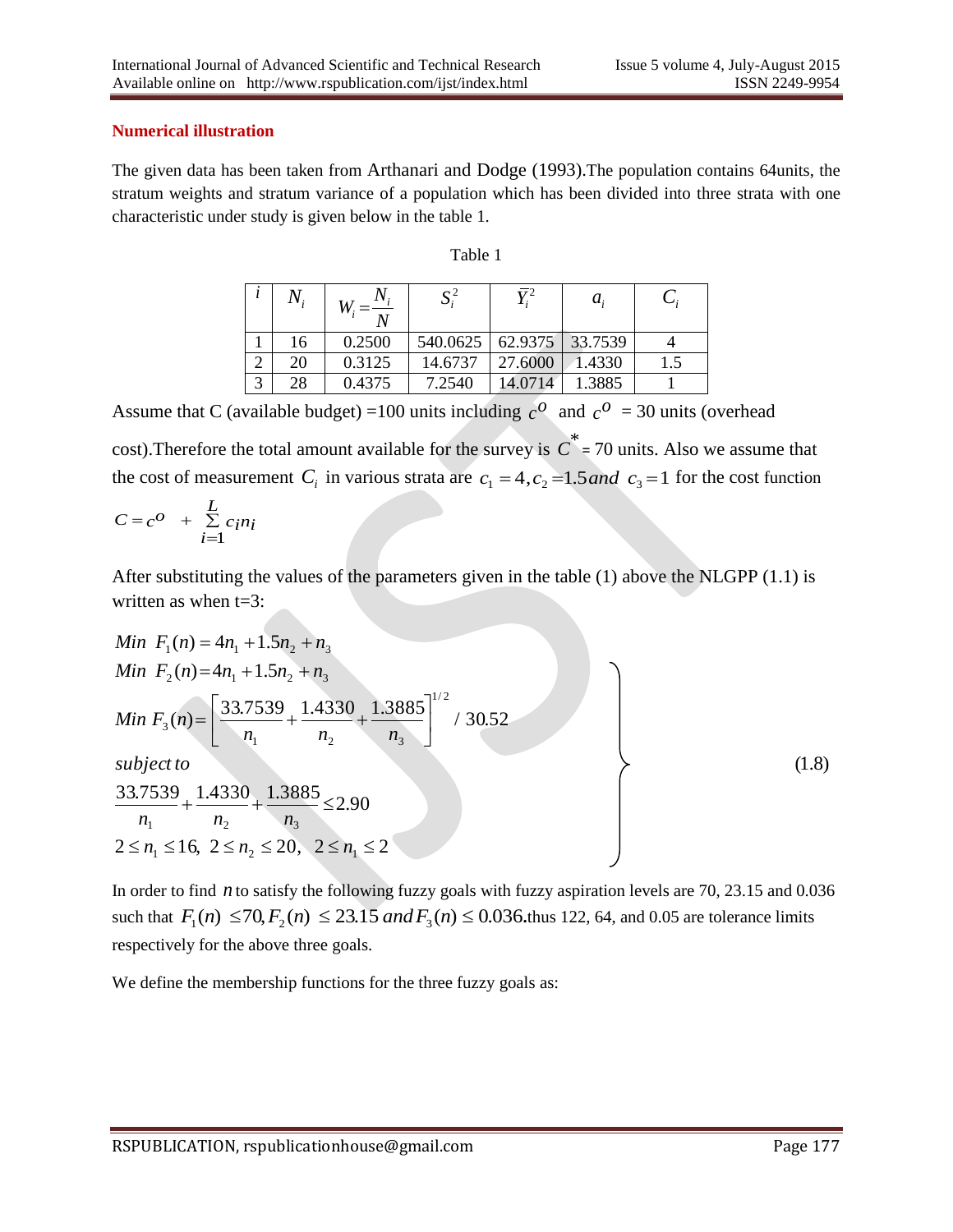$$
\mu_{1}(n) = \begin{cases}\n1 & \text{if } F_{i}(n) \le 70 \\
\frac{122 - F_{i}(n)}{122 - 70} & \text{if } 70 \le F_{i}(n) \le 12 \\
0 & \text{if } F_{i}(n) \ge 122\n\end{cases}
$$
\n(1.9)  
\n
$$
\mu_{2}(n) = \begin{cases}\n1 & \text{if } F_{i}(n) \le 23.15 \\
\frac{64 - F_{i}(n)}{64 - 23.15} & \text{if } 23.15 \le F_{i}(n) \le 64, \\
0 & \text{if } F_{i}(n) \ge 64 \\
\frac{0.05 - F_{i}(n)}{0.05 - 0.036} & \text{if } 0.036_{i} \le F_{i}(n) \le 0.05 \\
0 & \text{if } F_{i}(n) \ge 0.05\n\end{cases}
$$
\n(2.1)

Transform membership function by using first order Taylor's series about points  $n_1^* = (14.29, 4.80, 5.80)$ ,  $n_2^* = (16, 3.60, 3.54)$  and  $n_3^* = (16, 20, 28)$  for  $\mu_1(n)$ ,  $\mu_2(n)$  and  $\mu_3(n)$  respectively.

$$
\mu_1(n) = \mu_1(n_1^*) = -0.08n_1 - 0.03n_2 - 0.02n_3 + 2.4
$$
  
\n
$$
\mu_2(n) = \mu_1(n_2^*) = -0.02n_1 - 0.02n_2 - 0.02n_3 + 1.463
$$
  
\n
$$
\mu_3(n) = \mu_1(n_3^*) = 0.104n_1 + 0.0028n_2 + 0.0014n_3 + 0.7589
$$
\n(2.2)

Using (2.2) Fuzzy goal programming problem (FGP) can be presented as

Minimize  $\delta_1^+$  +  $\delta_2^+$  +  $\delta_3^+$ 

Subject to

$$
-0.08n_1 - 0.03n_2 - 0.02n_3 + 2.4 + \delta_1^+ = 1
$$
  
\n
$$
-0.02n_1 - 0.02n_2 - 0.02n_3 + 1.463 + \delta_2^+ = 1
$$
  
\n
$$
0.104n_1 + 0.0028n_2 + 0.0014n_3 - 0.7589 + \delta_3^+ = 1
$$
  
\n
$$
\frac{33.7539}{n_1} + \frac{1.4330}{n_2} + \frac{1.3885}{n_3} \le 2.90
$$
  
\n
$$
2 \le n_1 \le 16, \ 2 \le n_2 \le 20, \ 2 \le n_1 \le 2
$$
\n(2.3)

After solving FGPP (2.3) through LINGO software, we get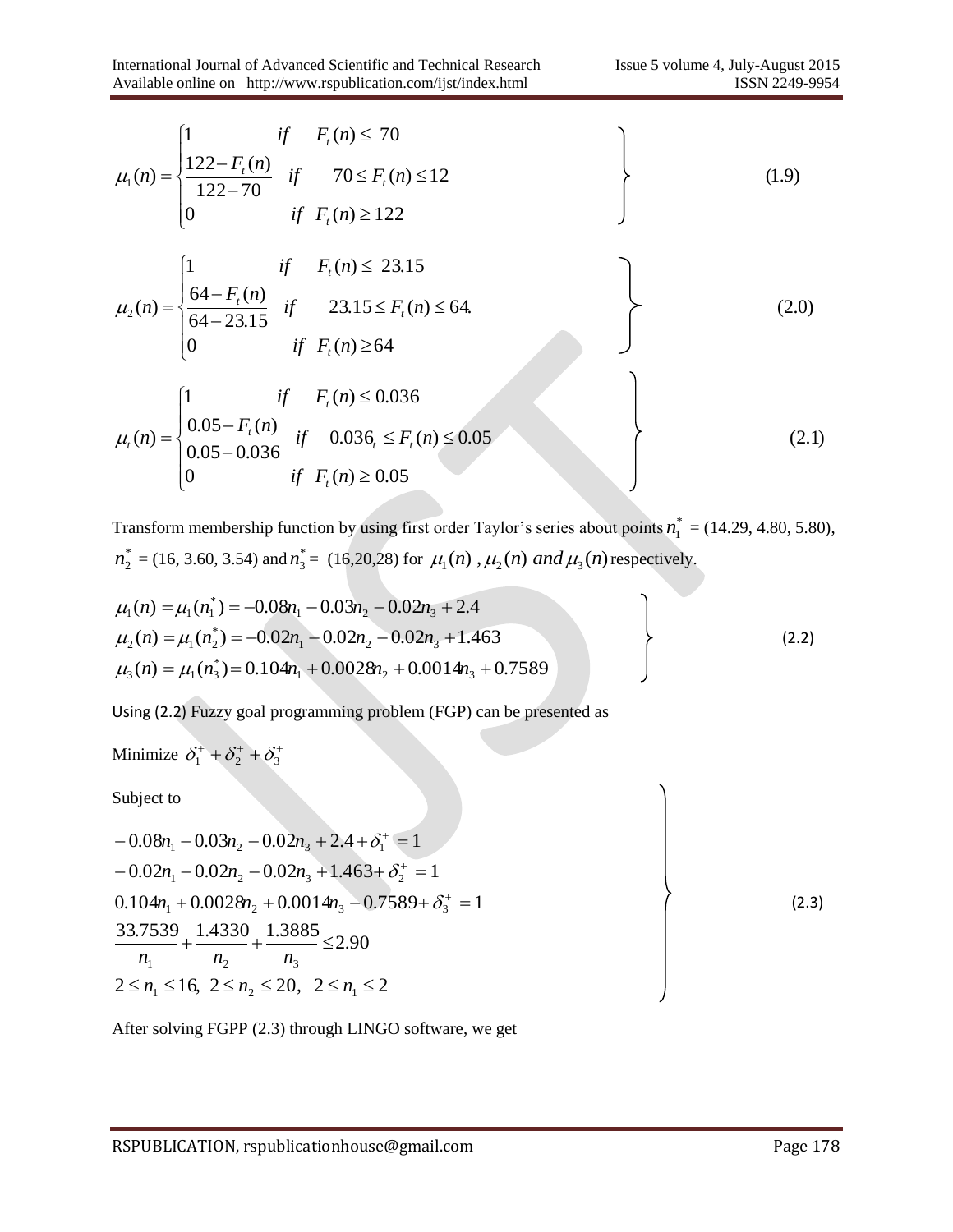$n_1 = 16$ ,  $n_2 = 3.43$ ,  $n_3 = 3.73$ ,  $\delta_1^+ = 0.058$ ,  $\delta_2^+ = 0.033$  and  $\delta_3^+ = 0.08$ . Thus the obtained solution is non integer. In order to get the integer values NLGPP (2.3) is solved using Branch and Bound method. Various nodes of branch and Bound Method for NLGPP (2.3) are presented below in figure (a).



**Figure (a): Various nodes of branch and Bound Method for NLGPP (2.3)**

Since  $n_1$ ,  $n_2 = 3$  *and*  $n_3$  are required to be integers, we branch problem P<sub>1</sub> into two sub problems  $P_2$  and  $P_3$  by introducing the constraints  $n_3 \geq 4$  and  $n_3 \leq 3$  respectively indicated by the value  $n_3 = 3.73$  which lies between 3 and 4. This process of replacing a problem by two sub problems is called branching. The solution of these two sub problems can be obtained using LINGO software a shown in figure (a) above. We could branch from either one. Thus we choose P2 because it has the more nearly optimal value of the objective function. Again P2 is divided into two branches P4 and P5.Node P<sub>4</sub> is fathomed with integer value and we are left with P<sub>5</sub>, thus P<sub>5</sub> is divided into two branches P<sub>6</sub> and  $P_7$ ,  $P_6$  is infeasible and finally we branch  $P_7$  into two sub problems  $P_8$  and  $P_9$  respectively. Thus  $P_9$  is fathomed with integer value and  $P_8$  is fathomed.

Thus the integer optimal solution using Branch and Bound method is given by  $n_1 = 16$ ,  $n_2 = 3$ , *and*  $n_3 = 5$ . At non integer solution ( $n_1 = 16$ ,  $n_2 = 3.43$ ,  $n_3 = 3.73$ ) the membership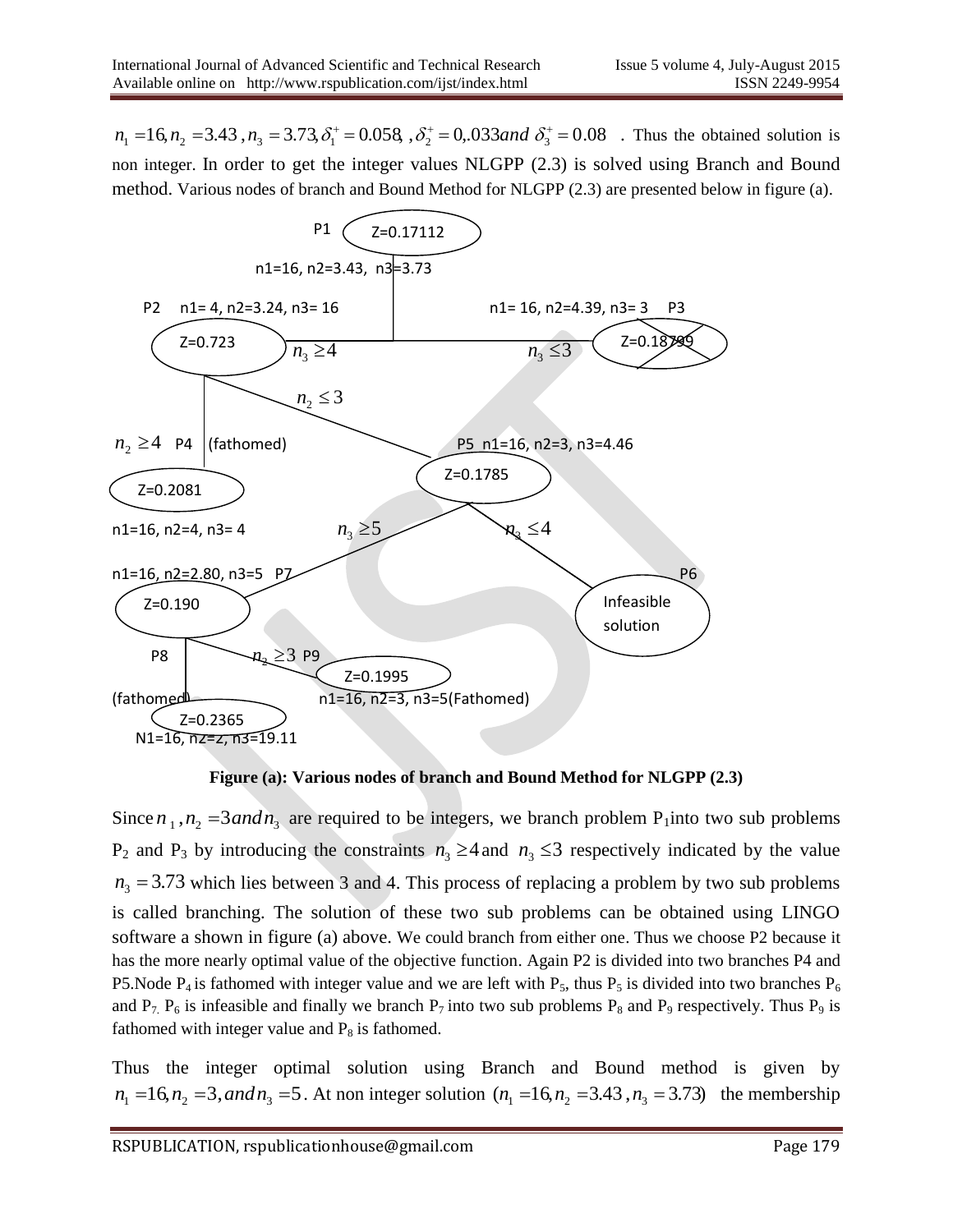function values of  $\mu_1(n)$ ,  $\mu_2(n)$  *and*  $\mu_3(n)$  indicates that goals  $F_1(n)$ ,  $F_2(n)$  *and*  $F_3(n)$  are satisfied 94%, 99% and 92% respectively for the obtained solution. Now the membership function value at integer solution indicates that goals are satisfied 93%, 98% and 92% respectively for the obtained solution.

### **Conclusion**

This paper concludes that when a non integer solution exists after solving the FGPP then Branch and Bound method is used to obtain the integer solution of the FGPP. It can be easily seen from the non integer solution obtained above if we rounding off allocations as  $n_3$  approaches to 4. But using Branch and Bound method  $n_3 = 5$ . Also the satisfaction percentage can be easily seen for each objective at both integer and non integer optimum allocation.

#### **References**

- Kokan, A. R. and Khan, S. U. (1967) .Optimum allocation in multivariate surveys: An analytical solution.Journal of Royal Statistical Society, Ser. B, 29, 115125.
- Ghosh,S.P. (1958). A note on stratified random sampling with multiple characters. Calcutta Statistical Bulletin 8:81-89.
- Yates, F. (1960).Sampling Methods for Censuses and Surveys. 3rd ed. London: Charles Griffin.
- Aoyama H., **(**1963). Stratified Random Sampling with Optimum Allocation for Multivariate Populations, *Annals of the institute of statistical Mathematics.* 14:251–258.
- Hartley H.O.,(1965). Multiple purpose optimum allocation in stratified sampling, in : *Proceedings of the American Statistical Association, Social Statistics Section. Alexandria, VA: American Statistical Association, 258-261.*
- Folks, J.K., Antle, C.E.(1965). Optimum allocation of sampling units to the strata when there are R responses of interest. Journal of American Statistical Association 60: 225-233.
- Gren , J. (1966) . Some Application of Non-linear Programming in Sampling Methods, *Przeglad Statystyczny,* **13**:203–217
- Chatterjee, S. (1972). A study of optimum allocation in multivariate stratified surveys. *Skandinavisk Actuarietidskrift* 55:73-80.
- Bethel J.,(1989). Sample Allocation in Multivariate Surveys. *Survey Methodology*, **15**, 40-57 **.**
- Kreienbrock, L .(1993). Generalized measures of dispersion to solve the allocation problem in multivariate stratified random sampling . Cmmunication in Statistics : theory and methods 22(1) : 219-239.
- Khan. M.G.M., and Ahsan, M. J., and Jahan, N.(1997). Compromise allocation in multivariate stratified sampling : An integer solution .Naval Research Logistics 44:69-79.
- Ahsan, M. J., Najmussehar and Khan ,M. G.M. (2005). Mixed allocation in stratified sampling .Aligrah Journal of Statistics sciences 25:87-97.
- Kozok M., (2006).On sample allocation in multivariate surveys, *Communication in Statistics-Simulation and Computation*, **35**, 901-910 **.**
- Ansari A.H., Najmussehar and Ahsan M.J. (2009). On Multiple Response Stratified Random Sampling Design, *International Journal of Statistical Sciences*, **1(1)**, 45-54.

Arthanari ,T.s.,\and Dodge, Y. (1993).Mathematical programming in statistics.New York: John Willy.